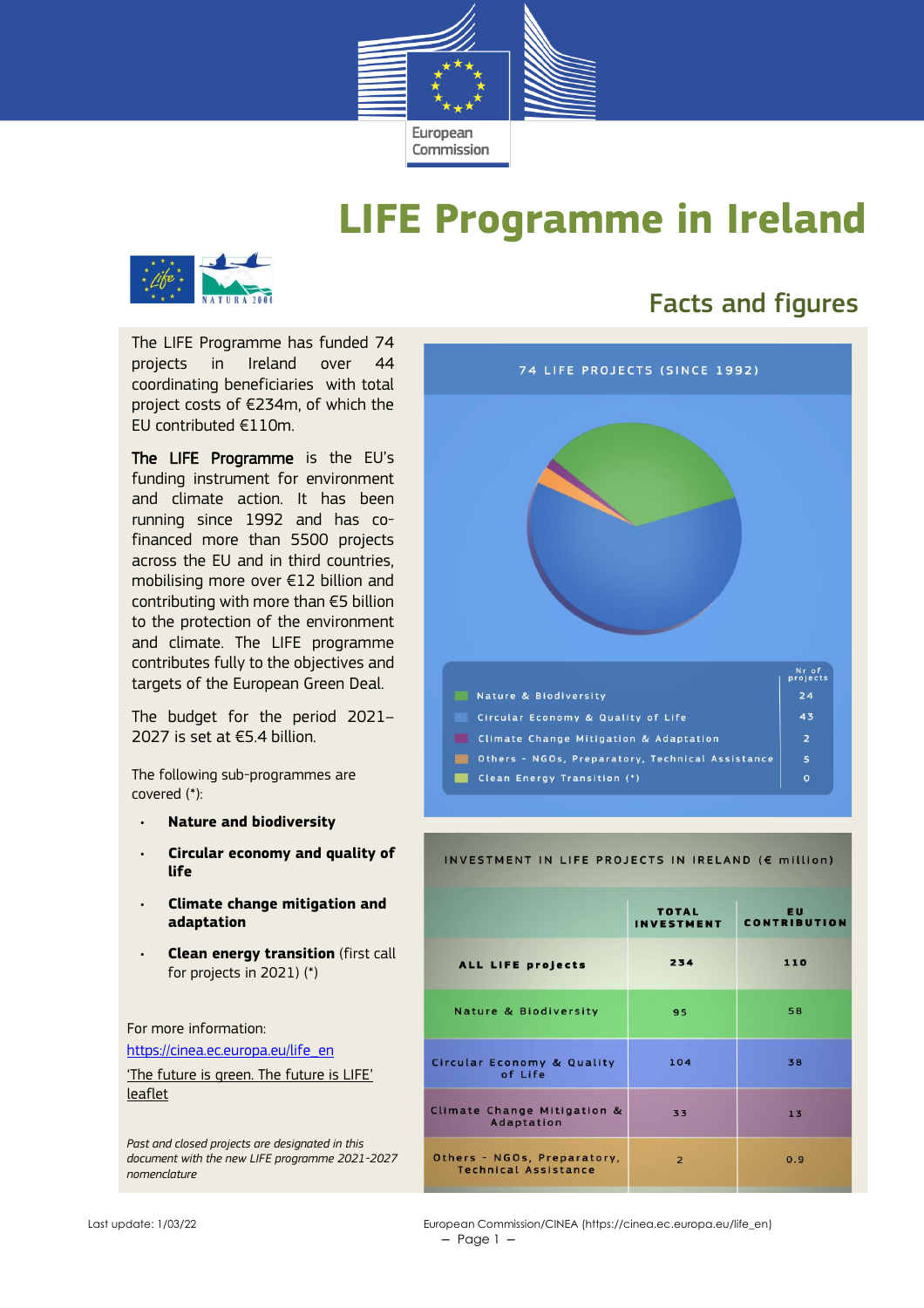# LIFE Nature and Biodiversity

The Nature and Biodiversity strand includes support for standard action projects for developing, applying and promoting best practice in relation to nature and biodiversity, as well as "Strategic Nature Projects" (SNAP). These new projects support the achievement of Union nature and biodiversity objectives by implementing coherent programmes of action in Member States in order to mainstream those objectives and priorities into other policies and financing instruments, including through coordinated implementation of the prioritised action frameworks adopted pursuant to Directive 92/43/EEC.

To date, the LIFE Nature and Biodiversity component has co-financed 24 projects in Ireland. These represent a total investment of €95 million, of which €58 million has been contributed by the EU.

Completed projects mostly concentrated on the conservation, management and restoration of habitats, with a specific emphasis on active blanket bogs, raised bogs, farmland, various types of woodland, and priority terrestrial habitats. As a result of some projects, the conditions for Atlantic salmon, sea lamprey, brook lamprey, hen harrier, merlin, and European otter were improved by connecting or restoring their habitats. One project made a significant contribution to halting the loss of biodiversity in Ireland by developing and demonstrating effective methods for controlling highlyinvasive plant species, combined with a programme of stakeholder commitment, leading to policy development and dissemination. Another project developed a new model for the sustainable agricultural management of the priority habitats of the Burren. Project beneficiaries comprised mainly NGOs, IRD Duhallow, parks and national authorities, and a semi-state fisheries organisation.

There are five ongoing projects in Ireland. Projects seek to: demonstrate sustainable management techniques for farming and forestry in freshwater pearl mussel catchments; restore raised bogs in the Irish Midlands; improve the conservation status in Ireland of the corncrake by the enhancement of the SPA network and surrounding farmland; protect and restore Ireland's network of machair systems; and improve ecosystem resilience and reduce nutrient pollution in Lough Carra.

One Strategic Nature Project is ongoing in Ireland. The LIFE-IP PAF Wild Atlantic Nature project's objectives are described below.



**Protecting and restoring Ireland's blanket bogs (LIFE-IP PAF Wild Atlantic Nature) LIFE18 IPE/IE/000002**

Drainage, peat cutting, fires and overgrazing have left blanket bogs in the Northern and Western Region of Ireland in an unfavourable condition.

LIFE-IP PAF Wild Atlantic Nature will protect and restore blanket bogs in 24 of the country's [Natura 2000](https://ec.europa.eu/environment/nature/natura2000/index_en.htm) sites. Encroaching trees and shrubs will be removed, drains blocked to raise water levels and fire management measures improved. The project will increase awareness of blanket bogs' ecological value and importance for climate change mitigation, while developing a sense of community ownership of local peatlands. It will also secure the support of landowners, land users and other local stakeholders for management plans which address the multiple threats facing these sites.

[Project summary](http://ec.europa.eu/environment/life/project/Projects/index.cfm?fuseaction=search.dspPage&n_proj_id=7400)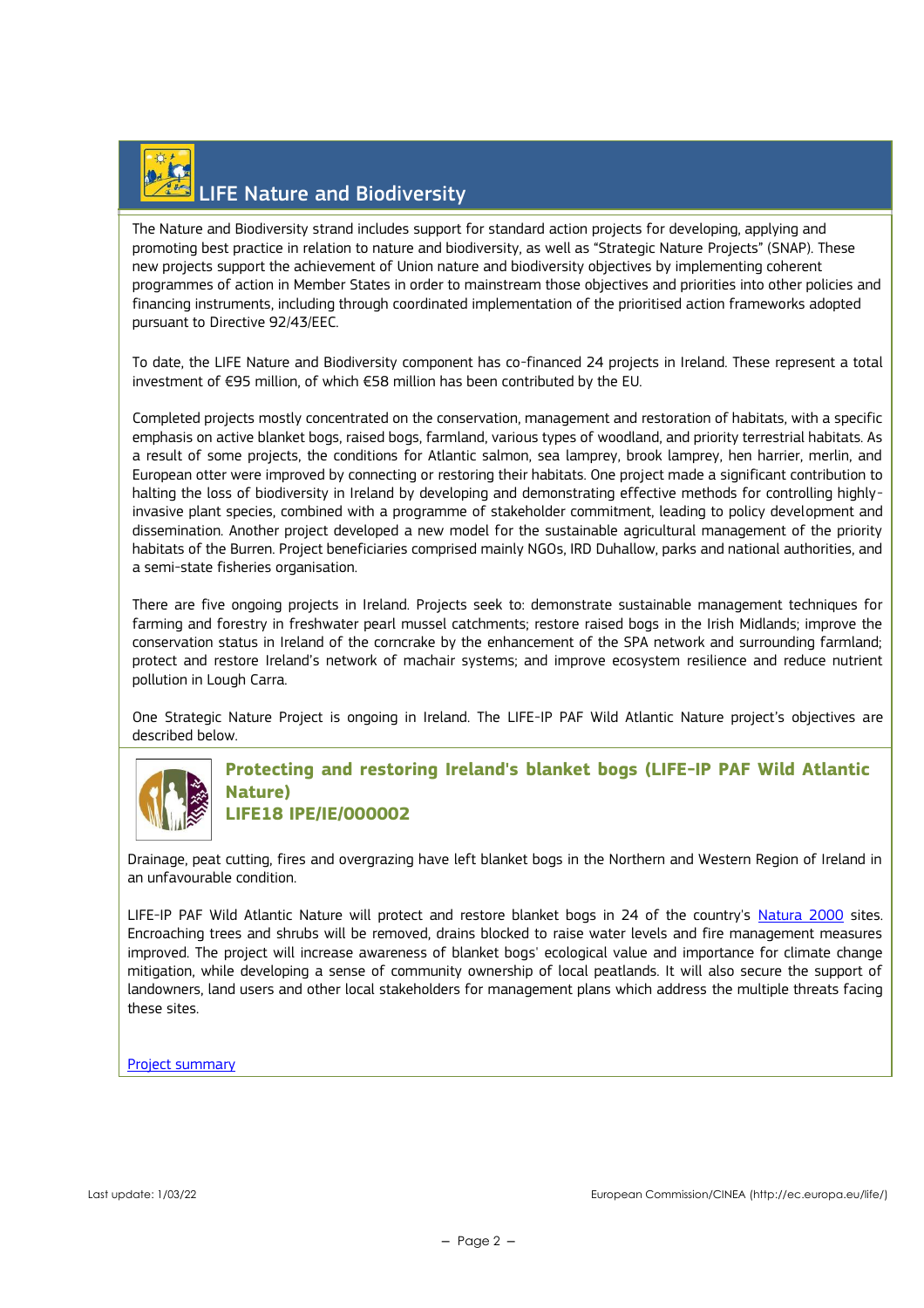# $\odot$

### Circular Economy and Quality of Life

Actions supported under the Circular economy and quality of life strand will help in reaching major EU policy objectives such as the transition to a circular economy, as well as protecting and improving the quality of the environment and life. Under this strand, Strategic Integrated Projects (SIP), will implement, on a regional, multiregional, national or transnational scale, environmental or climate strategies or action plans developed by Member States' authorities and required by specific environmental, climate or relevant energy legislation or policy of the Union. These projects will also ensure that stakeholders are involved and promoting coordination with and mobilisation of at least one other Union, national or private funding source.

This strand [formerly LIFE Environment and Resource Efficiency and Environmental Governance and Information] has co-financed 44 projects in Ireland thus far, representing a total investment of €104 million, of which €38 million has been provided by the EU.

Completed projects mainly targeted integrated environmental management, clean technologies, sensitive area management (coastal areas), end-of-life vehicle waste, urban design, and water quality improvement/monitoring. One project specifically aimed to strengthen the integration of tourism and natural heritage, and to reconcile tourism development with the conservation of biodiversity in the Burren region. Another project transformed an industrial space into a collaborative learning space. Local authorities and SMEs were the main beneficiaries.

There are two ongoing projects in Ireland. The Whey2LIFE project aims at addressing the environmental impacts of cheese production by overcoming the main barrier currently limiting the appropriate valorisation of whey permeate. The Dublin Urban Rivers LIFE project seeks to improve water quality in County Dublin and beyond by making it quicker and cheaper to carry out domestic misconnection inspections using a novel GIS-based approach, and by installing 5 Integrated Constructed Wetlands. The key goal of LIFE EMERALD is to strengthen air quality management in Ireland, to ensure effective implementation of the two complementary EU Ambient Air Quality Directives (AAQD) and to help implement the European Green Deal.

One Strategic Integrated Project has been co-funded in Ireland under this strand. The Waters of LIFE IP project's objectives are described below.



#### **Restoring water quality and nature in Ireland's rivers and lakes (LIFE-IP Waters of Life) LIFE18 IPE/IE/000003**

Ireland's river basin management plan for 2018-2021 sets out measures for protecting and improving the status of the country's freshwater bodies.

LIFE-IP Waters of Life will act as a river basin-scale demonstration project, testing the effectiveness of the plan's 'best practice' measures across a range of landscapes. The project will encourage local communities and landowners to get involved in developing management actions for farm- and forestland. It will also build synergies between measures addressing water quality and biodiversity, and enhance public appreciation of high-status water bodies and their catchment areas.

[Project summary](http://ec.europa.eu/environment/life/project/Projects/index.cfm?fuseaction=search.dspPage&n_proj_id=7403)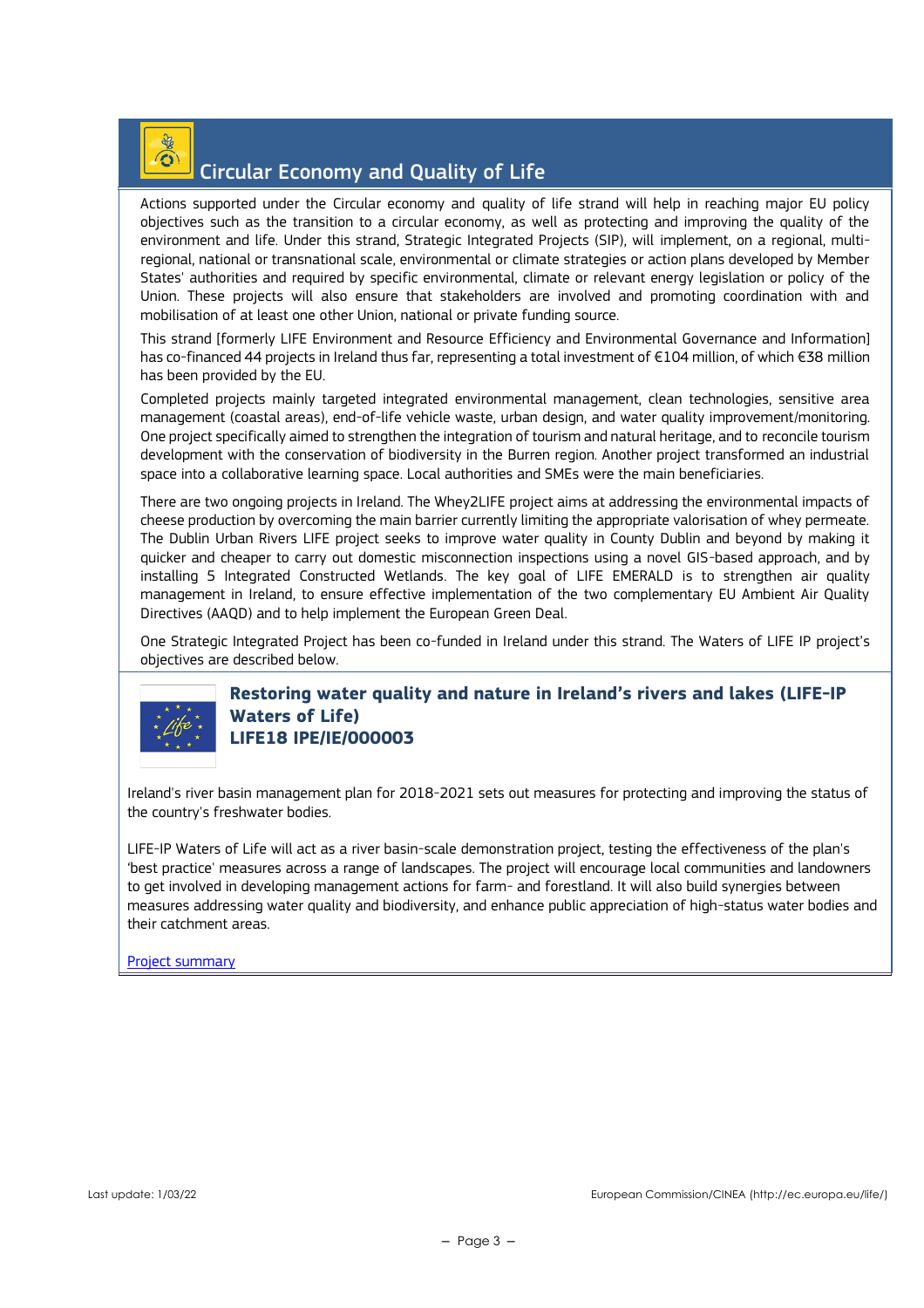

### LIFE Climate Change Mitigation and Adaptation

The LIFE Climate change mitigation and adaptation strand will support actions which help implement the 2030 energy and climate policy framework and meet the European Union's commitments under the Paris Agreement on Climate Change. Projects under this strand will contribute to climate neutral and resilient economy.

Strategic Integrated Climate Projects (SIP), will implement, on a regional, multi-regional, national or transnational scale, climate strategies or action plans developed by Member States' authorities and required by specific climate or relevant energy legislation or policy of the Union. These projects will also ensure that stakeholders are involved and promote coordination with and mobilisation of at least one other Union, national or private funding source.

To date, the Climate Change Mitigation strand has financed one project in Ireland. The LIFE Farm4More project aims to deliver climate change mitigating impacts for the livestock farming by implementing an economically viable organic animal feed and a biochar production strategy.

One Strategic Integrated Project has been co-funded in Ireland. The LIFE IP Peatlands and People's project's objectives are described below

The total investment for these project amounts to €33.5 million, of which the EU is contributing €13 million.



#### **Restoring Ireland's peatlands to their former glory (LIFE IP Peatlands and People) LIFE19 IPC/IE/000007**

Peatlands make up over 20% of Ireland's land area. They have many benefits such as locking away carbon and keeping it out of the atmosphere. In the past, Ireland's peatlands were harvested mainly for fuel: almost half of the original area has been lost as a result. Of those that remain, around 80% have been damaged. Ireland's goal is to achieve net zero greenhouse gas emissions by 2050 through its Climate Action Plan 2019. This Integrated Project will see state-owned enterprise *Bord na Móna* helping to bring the plan to fruition. It will restore almost 10 000 hectares of peatlands – an area around eight times as big as London Heathrow Airport. *Bord na Móna* will also develop a model to encourage economic growth in the Irish Midlands through training, job creation and new value chains. Also, a discovery centre will be set up to help change people's perceptions of peat, from a fuel source to an important natural asset.

[Project summary](http://ec.europa.eu/environment/life/project/Projects/index.cfm?fuseaction=search.dspPage&n_proj_id=7888)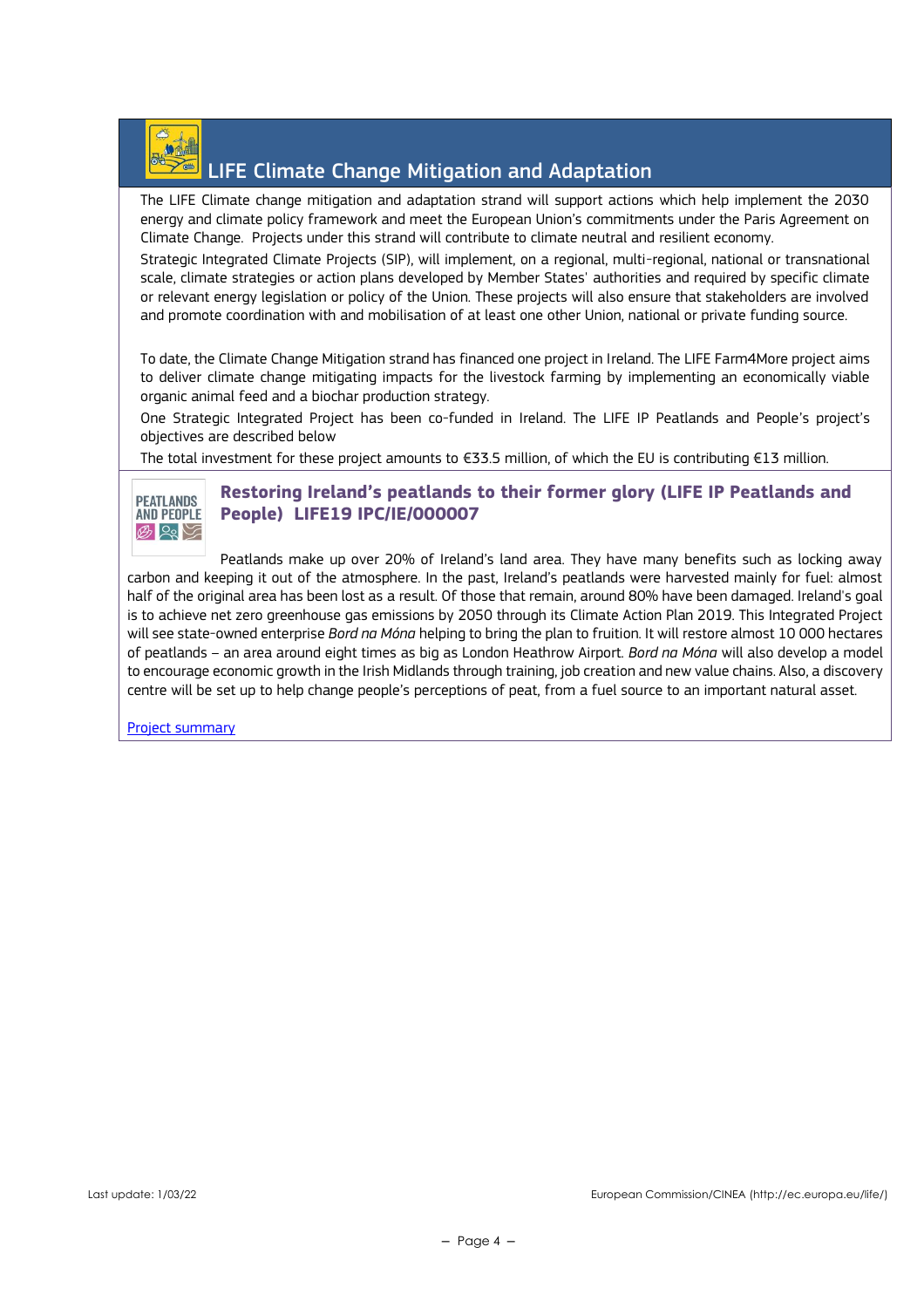# LIFE Clean Energy Transition

Building on the Intelligent Energy Europe (2003-2013) and Horizon 2020 Energy Efficiency (2014-2020) programmes, the LIFE Clean Energy Transition sub-programme continues to support the delivery of EU policies in the field of sustainable energy. In particular, it aims at facilitating the transition towards an energy-efficient, renewable energy-based, climate-neutral and -resilient economy across Europe.

The LIFE Clean Energy Transition sub-programme supports projects in the following five areas of intervention:

1) Building a national, regional and local policy framework supporting the clean energy transition;

2) Accelerating technology roll-out, digitalisation, new services and business models and enhancement of the related professional skills on the market;

3) Attracting private finance for sustainable energy;

- 4) Supporting the development of local and regional investment projects;
- 5) Involving and empowering citizens in the clean energy transition.

### **Want to know more about LIFE?**

- ➢ **Visit the [LIFE website](https://cinea.ec.europa.eu/life_en) and [LIFE project database](https://webgate.ec.europa.eu/life/publicWebsite/search)**
- ➢ **Follow the LIFE programme on social media:**



- ➢ **Sign up to the [LIFE Programme](https://ec.europa.eu/newsroom/cinea/user-subscriptions/2183/create) and [CINEA Clean Energy](https://ec.europa.eu/newsroom/cinea/user-subscriptions/2180/create) Newsletters**
- ➢ **Contact the LIFE National contact point in your Member State:**

Name: Mrs Beatrix Aigner, Environment Advisory Unit Address: Newtown Road IRL – Wexford Tel: +353 1 678 2084 E-mail: LIFE@dccae.gov.ie Website: [Department of Communications, Climate Action and Environment](https://www.dccae.gov.ie/en-ie/environment/topics/life-programme/Pages/default.aspx)

#### ➢ **Contact your NEEMO Monitoring Team**

NEEMO EEIG – DAI Thamesfield House, Boundary Way UK - Hemel Hempstead HP2 7SR Tel: +44 1442 202400 E-mail: [dai@neemo.eu](mailto:dai@neemo.eu)